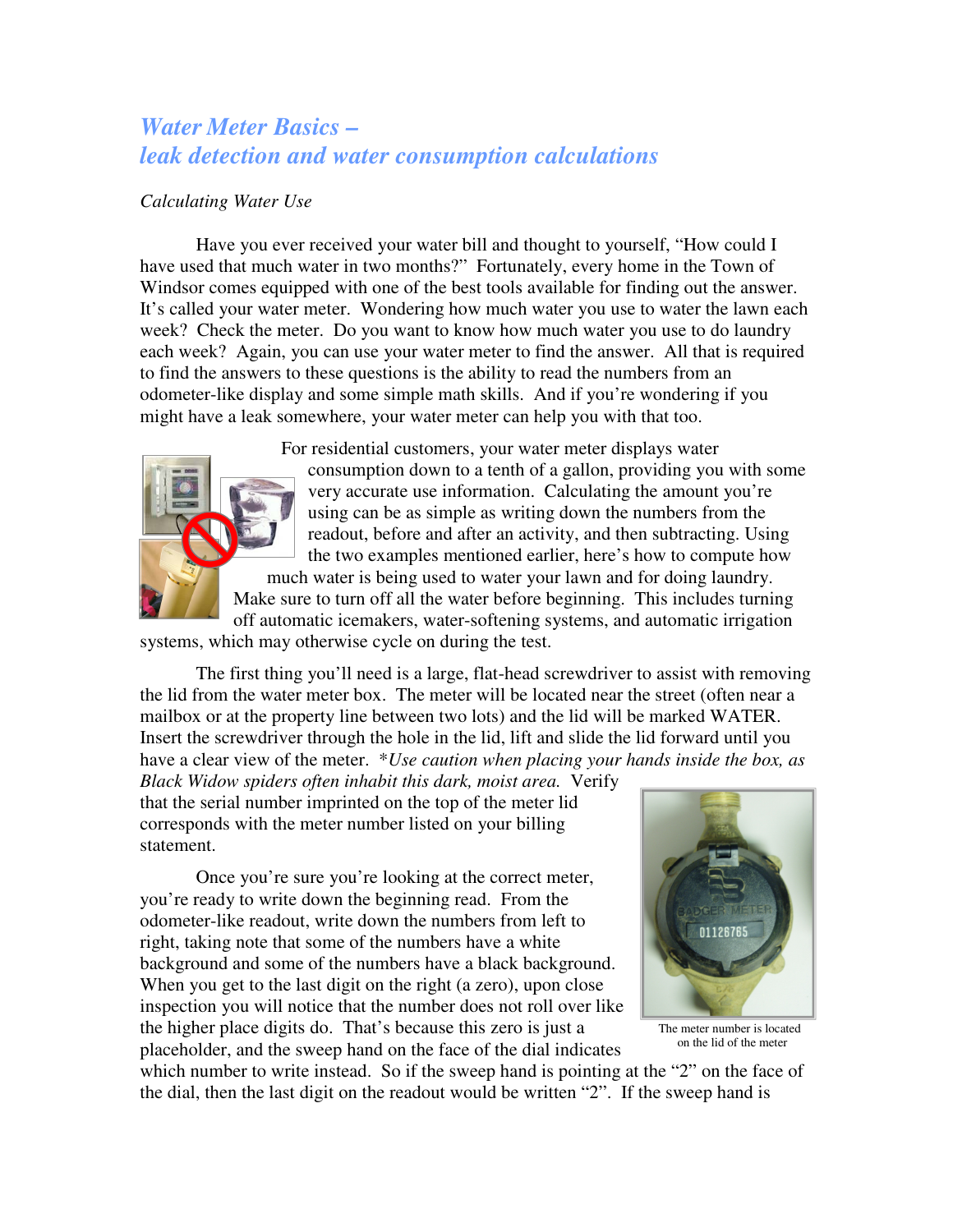pointing at the "3", the last digit of the readout would be written "3". The hash marks on the dial are incremented in tenths of a gallon, so if the sweep hand is somewhere in between the "2" and the "3", you simply count the number of hash marks, add a decimal point after the "2", and write down the number of tenths. Confused yet? Let's look at some actual meters for practice.

These are the two types of meters installed for residences in Windsor. The only difference is the arrangement of the features on the dial and the shape of the low flow indicator. Water flow through Windsor's meters is measured in gallons as opposed to CCF, or Hundred Cubic Feet, another commonly used unit of measure for water meters.



For the meter on the left, the readout is **3,699,389.3**, and for the meter on the right the readout is **138,482.9.** Again, the last digit on the right (the zero) is the number indicated by the sweep hand, plus any tenths. That's all there is to it.

Some side notes: <sup>1</sup>If you are comparing the meter readout listed on your bill to the actual numbers on the dial, you may be wondering why the bill has fewer digits listed. That's because you are only billed for each 1000 gallons of use. The numbers on the dial with a white background indicate 1000's of gallons. The numbers with a black background indicate hundreds, tens, and single digits. For the purposes of billing, only the white digits are read and recorded on your statement. <sup>2</sup>If the meter read indicated on your bill is higher than the current readout on the meter; an estimated read of your water use has been entered for your account. This occurs when physical obstructions prohibit the Town's meter reader from accessing your meter. If you haven't already received one, an obstruction letter will be forthcoming with instructions on how to remedy the problem. Once the obstruction is remedied, allowing the meter reader to obtain an accurate read, an adjustment to your bill will be made to reflect actual consumption.  $3$ On the outside chance that the meter (or low flow indicator) is moving, double check to make sure that all the water is off. If everything is off and there is still movement, you have a leak. Read the end section, *Leak Detection*, for ideas about what to do next. Otherwise, continue with the water use test.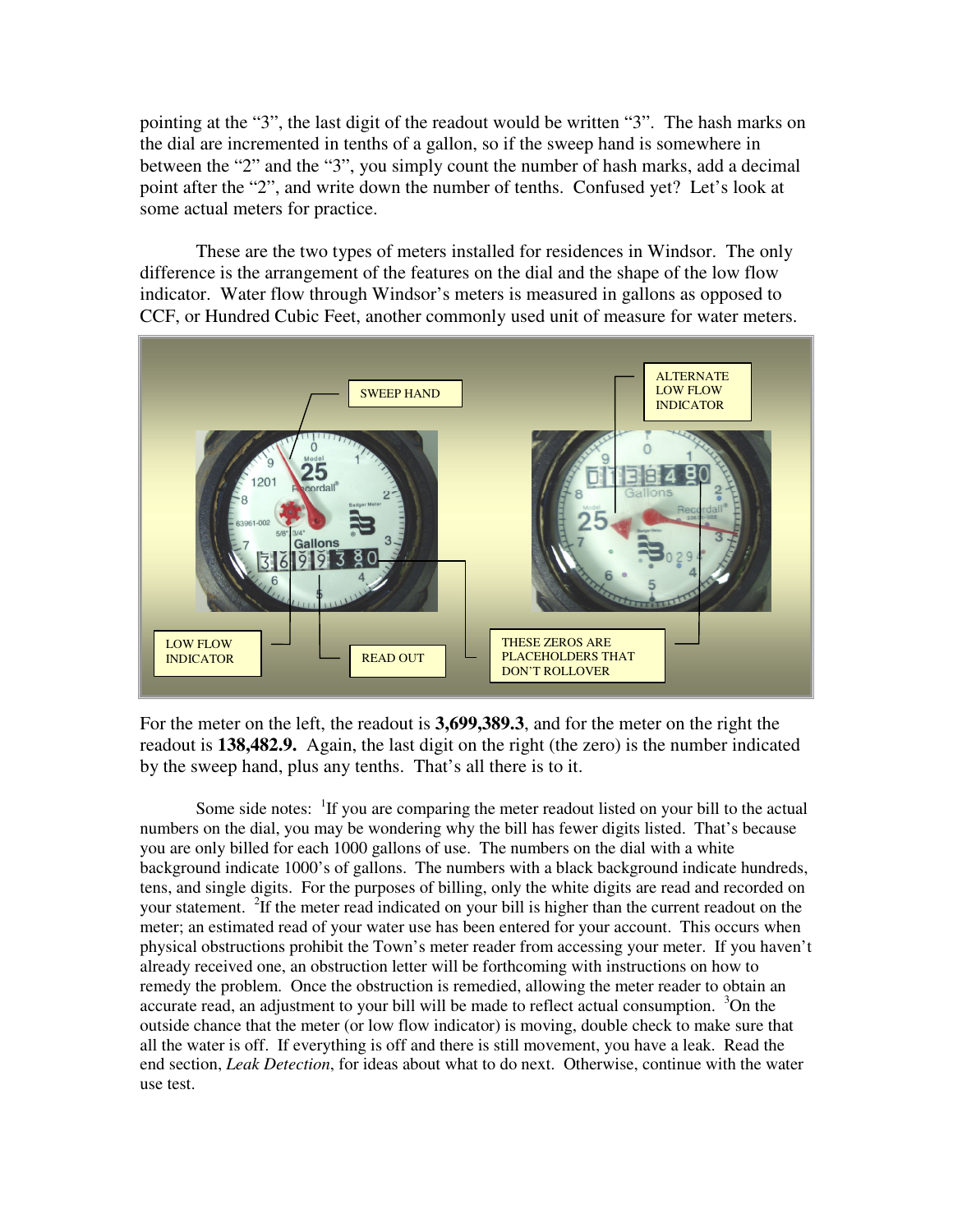Now that you have a beginning read, you can calculate your water use. For the laundry example, simply do a full load of wash. When the washing machine has finished running, go out and re-read the water meter. *Do not use any other water while the test is being conducted!* Now subtract the first water meter read from the end read and you will know the number of gallons used for each load of laundry. For example, if the beginning read is **138,482.9** and the end read after doing a load of laundry is **138,526.4** then:

|      | <b>Gallons</b> |              |
|------|----------------|--------------|
| Per  | ≕              | $-138,482.9$ |
| Load |                | 43.5 gal     |

Once you know the number of gallons per load, it's a simple matter of multiplying the gallons times the number of loads in a week, or in a two-month billing period.

The method for calculating water use for lawn irrigation is very similar. Most homeowners utilize some type of automatic sprinkler timer for irrigation. These timers have from 3-12 stations on average, and are automated to run each station for a set amount of time and for a set number of days each week. If you can calculate how much water a single station uses in one minute, then you can do some simple multiplication to figure out how much water is used per station, per week, month, or billing period. For example, let's say your front yard lawn is watered by two stations  $(1 \& 2)$  and your automatic timer is programmed to run each station for 12 minutes, three days a week. First, get a beginning read from the water meter. Run station #1 for precisely 5 minutes, and then re-read the meter. *Again, do not use any other water while the test is being conducted!* Subtract the first meter read from the second read to calculate the number of gallons used in 5 minutes. Repeat the test for station #2.

|                              | <b>Station #1</b> | <b>Station #2</b> |
|------------------------------|-------------------|-------------------|
| <b>End Read:</b>             | 3,669,478.3       | 3,669,543.9       |
| <b>Beginning Read</b>        | $-3,669,389.3$    | $-3,669,478.3$    |
| <b>Gallons Used (5 min):</b> | 89.0              | 65.6              |

Now calculate gallons per minute for each station:

| $89.0$ gal = 17.8 gal/min<br>5 min | 65.6 gal = $13.1$ gal/min<br>5 min |
|------------------------------------|------------------------------------|

**Station #1 Station #2** 

Based on the automatic irrigation program of 12 minutes per station / 3 days per week, the total minutes programmed per week to water the lawn would be 36 minutes per station. Multiplying total minutes per week by gallons per minute for each station gives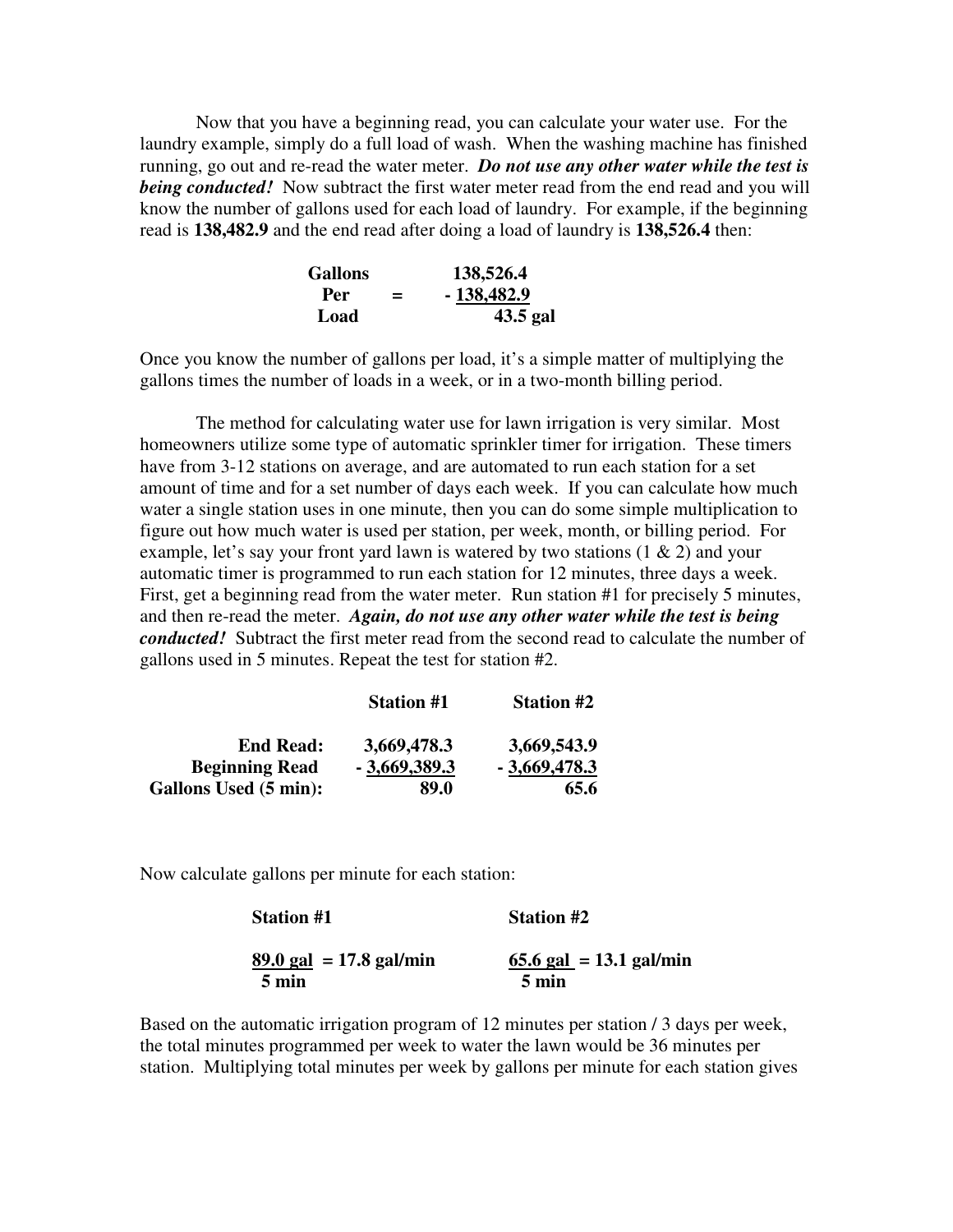you gallons per week for each station. Adding each station's total gallons per week gives you the gallons per week used to water your front yard lawn:

|                        | Total Minutes Per Week: $12 \text{ min/day} * 3 \text{ day/week} = 36 \text{ min/week}$ |                                                                                                                                               |  |
|------------------------|-----------------------------------------------------------------------------------------|-----------------------------------------------------------------------------------------------------------------------------------------------|--|
|                        |                                                                                         | Gallons Per Station / Week: Station $#1$ 17.8 gal/min $*36$ min/week = 640.8 gal/wk<br>Station #2 13.1 gal/min $* 36$ min/week = 471.6 gal/wk |  |
| <b>Front Yard Lawn</b> |                                                                                         | Total Gallons Per Week: $640.8$ gal/wk $+ 471.6$ gal/wk $= 1112.4$ gal/wk                                                                     |  |

You can complete the same test for each irrigation station to calculate the total water used for all your irrigation. Because some drip irrigation lines are long and take a few minutes to fully pressurize, it would be better to lengthen the test time to 10 minutes for drip stations to get a more accurate measure of gallons per minute.

## *Leak Detection*

 If your meter's low flow indicator is moving and you are certain that all the water is turned off, both inside and outside the home, you have a leak. The low flow indicator is designed to aid in the detection of small amounts of water flow through the meter, such

as might be seen with leaking faucets, toilets, or irrigation valves. These continuous, small volume leaks can add up to significant and costly water waste over the length of a couple months or a year, often going undetected until a homeowner receives an elevated water bill. As a precaution against a false indication of a leak, take care before proceding further to ensure that no scheduled irrigation is running due



to an automatic timer, that automatic icemakers are off, and that no water softening systems are recharging. If movement on the meter is still detected following a thorough check of the premises, then further investigation is warranted.

 The best place to begin the investigation is outside the house where the master valves are found. Once located, shut off the master valves to both the house and the



irrigation system. Re-check the meter for movement. If there is still movement, the leak is likely located in the transmission pipe between the meter and the main shut off valves. The services of a leak detection company may be required to pinpoint the source of this type of leak before undertaking costly excavations. If the movement on the meter has stopped, open just the master valve to the

irrigation system, and then re-check the meter for movement again. If the meter is once again moving, the leak is likely due to a faulty control

valve in the irrigation system or can be traced to a leaky hose bibb. If no movement is detected, shut off the master valve to the irrigation system and open just the master valve to the house.